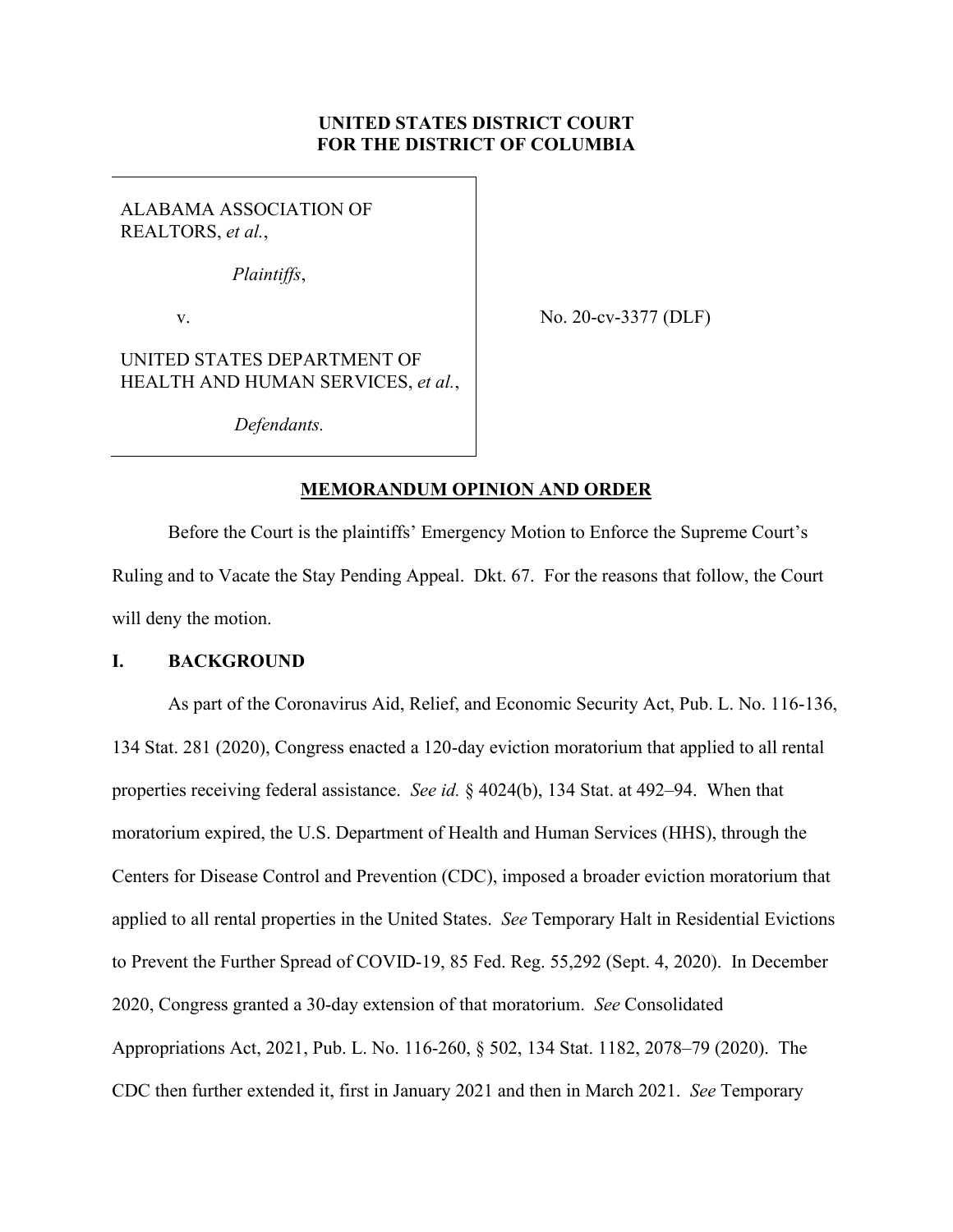Halt in Residential Evictions to Prevent the Further Spread of COVID-19, 86 Fed. Reg. 8020 (Feb. 3, 2021); Temporary Halt in Residential Evictions to Prevent the Further Spread of COVID-19, 86 Fed. Reg. 16,731 (Mar. 31, 2021).

This Court vacated the CDC's eviction moratorium on May 5, 2021. *See* Mem. Op. of May 5, 2021, Dkt. 54*.* One week later, the Court issued a stay of vacatur pending appeal. Mem. Op. of May 14, 2021, Dkt. 61. In turn, on June 2, 2021, the D.C. Circuit declined to vacate the stay in an unpublished, *per curiam* judgment. Order of June 2, 2021, *Ala. Ass'n of Realtors v. U.S. Dep't of Health & Human Servs.*, No. 21-5093, 2021 WL 2221646 (D.C. Cir. June 2, 2021).

On June 24, 2021, after the plaintiffs asked the Supreme Court to vacate the stay, the CDC again extended the eviction moratorium for a third time. *See* Temporary Halt in Residential Evictions to Prevent the Further Spread of COVID-19, 86 Fed. Reg. 34,010 (June 28, 2021). In so doing, the CDC represented both in the extension order itself and to the Supreme Court that, "absent an unexpected change in the trajectory of the pandemic, CDC does not plan to extend the Order [beyond July 31, 2021]." *See id.* at 34,013; Letter from Acting Solicitor General Elizabeth Prelogar to Clerk of Court Scott Harris at 1 (June 24, 2021), *Ala. Ass'n of Realtors v. U.S. Dep't of Health & Human Servs.*, No. 20A169.

On June 29, 2021, the Supreme Court denied the plaintiffs' application to vacate the stay, based in part on the CDC's representation that it would not further extend the moratorium. *See Ala. Ass'n. of Realtors v. Dep't of Health & Hum. Servs.*, 141 S. Ct. 2320, 2320 (2021) (Mem.) (Kavanaugh, J. concurring). Four Justices, however, voted to vacate the stay immediately. *Id.* And Justice Kavanaugh, whose vote to leave the stay in place was essential to the Court's disposition, made clear his view that the CDC "exceeded its existing statutory authority by issuing a nationwide eviction moratorium." *Id.* at 2320–21. Even so, Justice Kavanaugh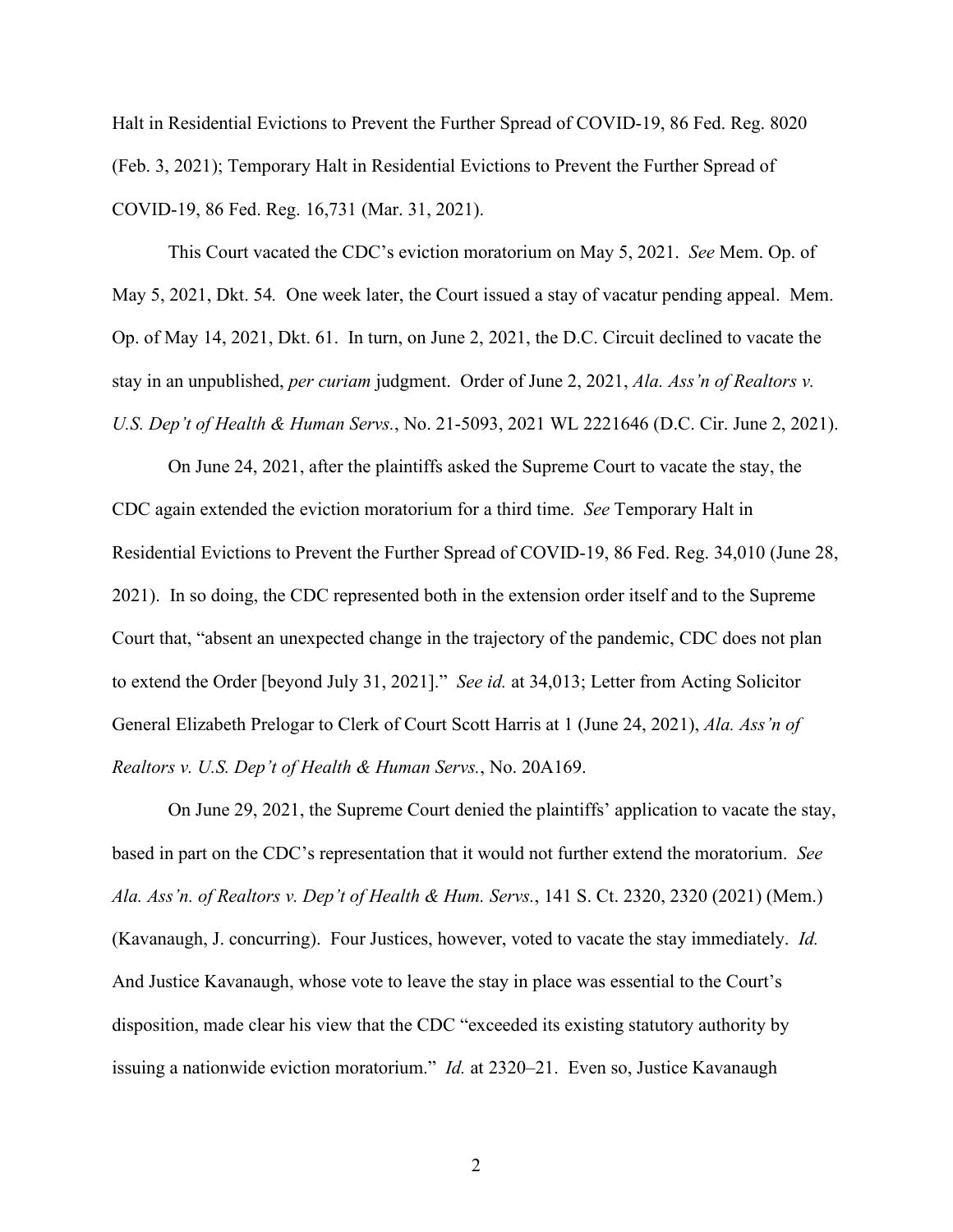reasoned that "[b]ecause the CDC plans to end the moratorium in only a few weeks, on July 31, and because those few weeks will allow for additional and more orderly distribution of the congressionally appropriate rental assistance funds," the balance of the equities favored leaving the stay in place. *Id.* Thereafter, Justice Kavanaugh wrote, "clear and specific congressional authorization (via new legislation) would be necessary for the CDC to extend the moratorium." *Id.*

In the following weeks, the Biden Administration repeatedly stated that it would not further extend the eviction moratorium in light of the Supreme Court's ruling, which it interpreted to "mak[e] clear" the option "is no longer available." Pls.'s Reply at 1–2, Dkt. 71 (quoting White House, Statement by White House Press Secretary Jen Psaki on Biden-Harris Administration Eviction Prevention Efforts (July 29, 2021)). And the Administration stressed that the CDC agreed with this interpretation, stating that "the CDC Director and her team have been unable to find legal authority, even for a more targeted eviction moratorium that would focus [just] on counties with higher rates of COVID spread." Mot. Hr'g Tr. at 20 (quoting White House, Press Briefing by Press Secretary Jen Psaki and White House American Rescue Plan Coordinator and Senior Advisor to the President Gene Sperling (Aug. 2, 2021)).

Nonetheless, on August 3, 2021, three days after the prior policy lapsed, the CDC renewed a moratorium on evictions in the United States. *See* Temporary Halt in Residential Evictions in Communities with Substantial or High Transmission of COVID-19 to Prevent the Further Spread of COVID-19, 86 Fed. Reg. 43,244 (Aug. 6, 2021). Scheduled to run through October 3, 2021, the current moratorium differs from its predecessor in that it applies only "in U.S. count[ies] experiencing substantial or high levels of community transmission levels of SARS-CoV-2 as defined by CDC." *Id.* at 43,245 (citations omitted). Otherwise, as discussed in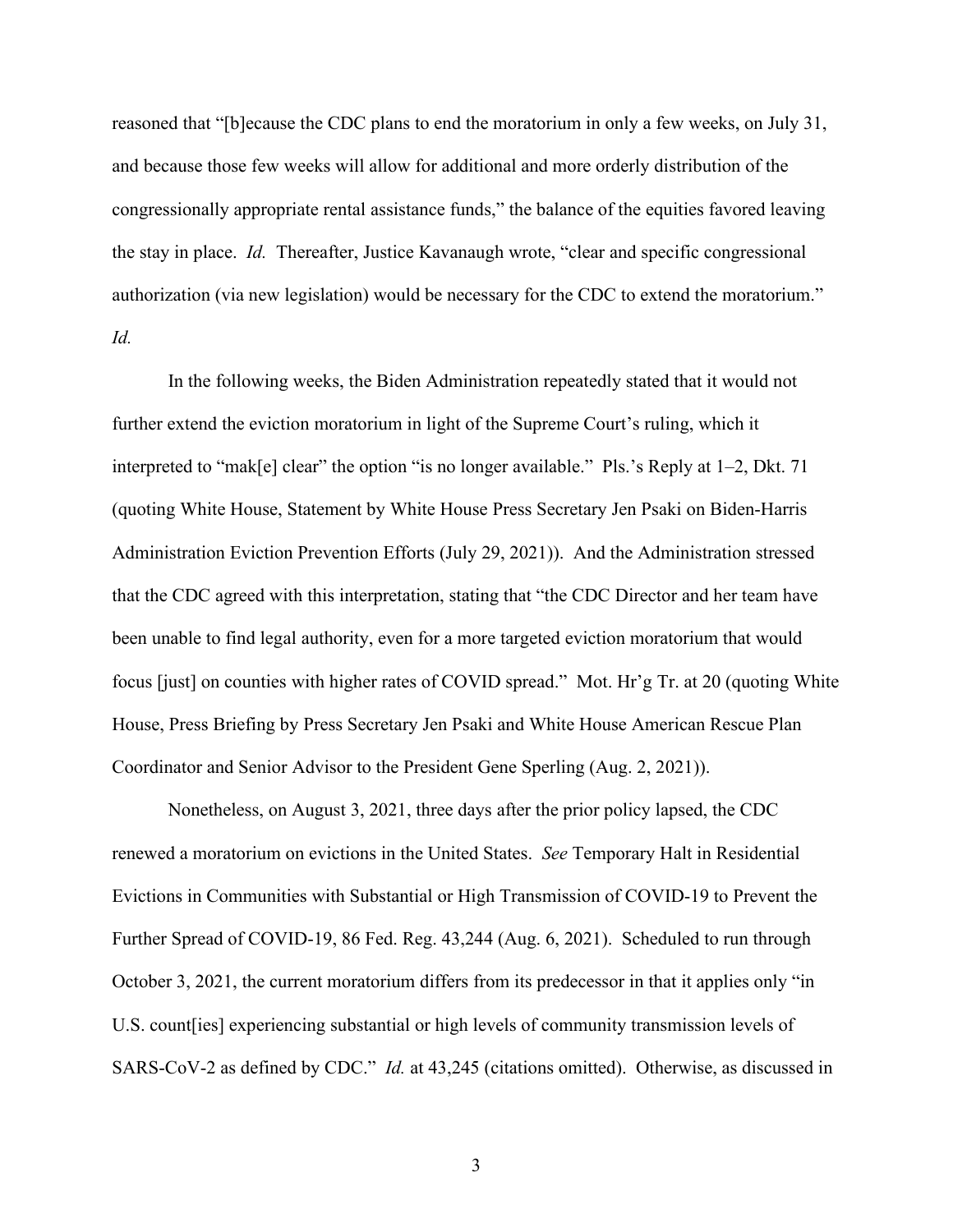greater depth below, the current moratorium is virtually identical to the moratorium that the parties litigated before the Supreme Court. *Compare id.*, *with* Temporary Halt in Residential Evictions to Prevent the Further Spread of COVID-19, 86 Fed. Reg. 34,010 (June 28, 2021).

On August 4, 2021, the plaintiffs filed an "Emergency Motion to Enforce the Supreme Court's Ruling and to Vacate the Stay Pending Appeal." Dkt. 67. In their motion in opposition, the government argued that the D.C. Circuit's June 2 judgment is the law of the case and so requires this Court to maintain the stay. Dkt. 69. The plaintiffs' motion is now ripe for review.

### **II. ANALYSIS**

Before addressing the plaintiffs' motion, the Court must first decide whether the current moratorium is an extension or an entirely new policy. Because the current moratorium is an extension, it is subject to the stay and can be challenged in this action. Even so, the law of the case doctrine prevents the Court from lifting the stay, and therefore, the Court will deny the plaintiffs' motion.

#### **A. The Current Eviction Moratorium Is Subject to the Stay**

It is well-established that federal courts have the "inherent power to enforce [their] judgments." *Peacock v. Thomas*, 516 U.S. 349, 356 (1996); *see also Pigford v. Veneman*, 292 F.3d 918, 924 (D.C. Cir. 2002) (noting that district courts' interpretive authority is connected to their enforcement authority); *Pfizer Inc. v. Uprichard*, 422 F.3d 124, 131 (3d Cir. 2005) ("[A] district court has inherent authority to ensure that prevailing parties are able to enforce prior judgments."). Here, the plaintiffs ask the Court to either vacate the current moratorium or "simply clarify[] that [this Court's] original vacatur order covers it." Pls.'s Br. at 2–3, Dkt. 67. Given the procedural posture of this case, and because the plaintiffs seek to "clarify something ambiguous or vague, not to alter or amend," *United States v. Philip Morris USA, Inc.*, 793 F.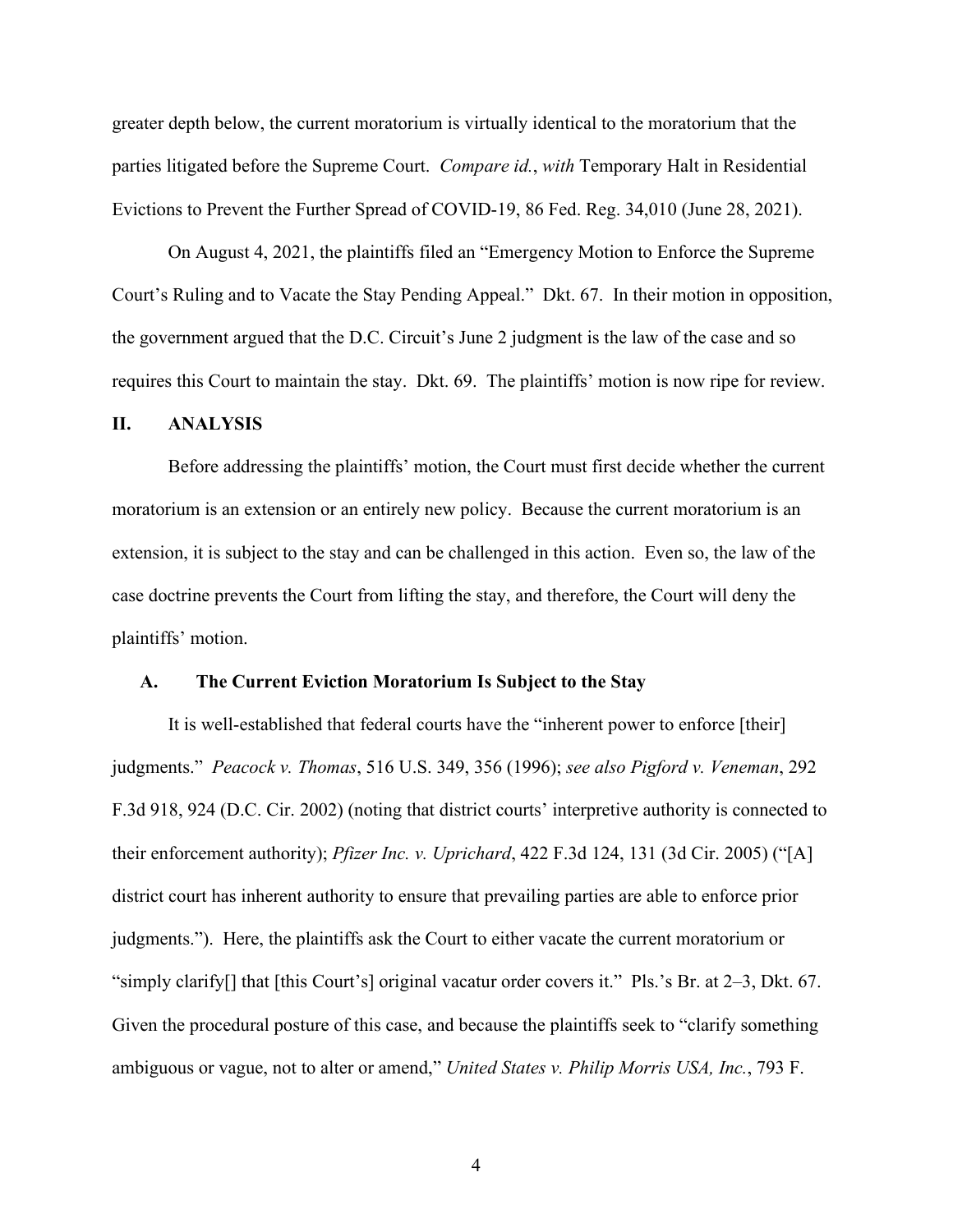Supp. 2d 164, 168 (D.D.C. 2011) (citation omitted), this Court construes the plaintiffs' filing as a motion for clarification of the Court's May 5 vacatur order. To resolve that motion, the Court must "pull back the curtain" to determine whether the current moratorium is "so related" to the prior moratorium that an order vacating the latter also applies to the former. *Wash. Metro. Area Transit Auth. Comm'n v. Reliable Limousine Serv., LLC*, 776 F.3d 1, 9 (D.C. Cir. 2015).

The Court begins with the moratorium's text. There are two substantive differences between the current moratorium and the moratorium that this Court considered on May 5, 2021. First, the current moratorium is effective through October 3, 2021, and covers all evictions initiated but not finalized before the order's promulgation on August 3, 2021. 86 Fed. Reg. at 43,247, 43,250. Second, the current moratorium applies only "in U.S. counties experiencing substantial and high levels of community transmission levels of SARS-CoV-2 as defined by CDC,"<sup>1</sup> *id.* at 43,250 (citations omitted)—a category that presently includes roughly ninety-one percent of U.S. counties, *see* CDC, *COVID Data Tracker: Integrated Country View*, https://covid.cdc.gov/covid-data-tracker/#county-view (last visited Aug. 13, 2021). In contrast, the previous moratorium applied in all U.S. counties. 86 Fed. Reg. at 34,010. Apart from these differences, the moratoria are virtually identical—the remainder of their definitions are the same, their exceptions are the same, their applicability provisions are the same, and the criminal penalties for violating those provisions are the same. And the CDC designed the current

 $<sup>1</sup>$  The moratorium contains several provisions that further define the scope of its coverage. To</sup> begin, the order applies in all counties that experience substantial or high transmission levels "as of August 3, 2021." 86 Fed. Reg. at 43,250. From there, if an additional county experiences those transmission levels, "that county will become subject to this Order as of the date the county begins experiencing substantial or high levels of community transmission." *Id.* Additionally, if a county that is covered by the order "no longer experiences substantial or high levels of community transmission for 14 consecutive days," the order "will no longer apply in that county, unless and until the county again experiences substantial or high levels of community transmission." *Id.*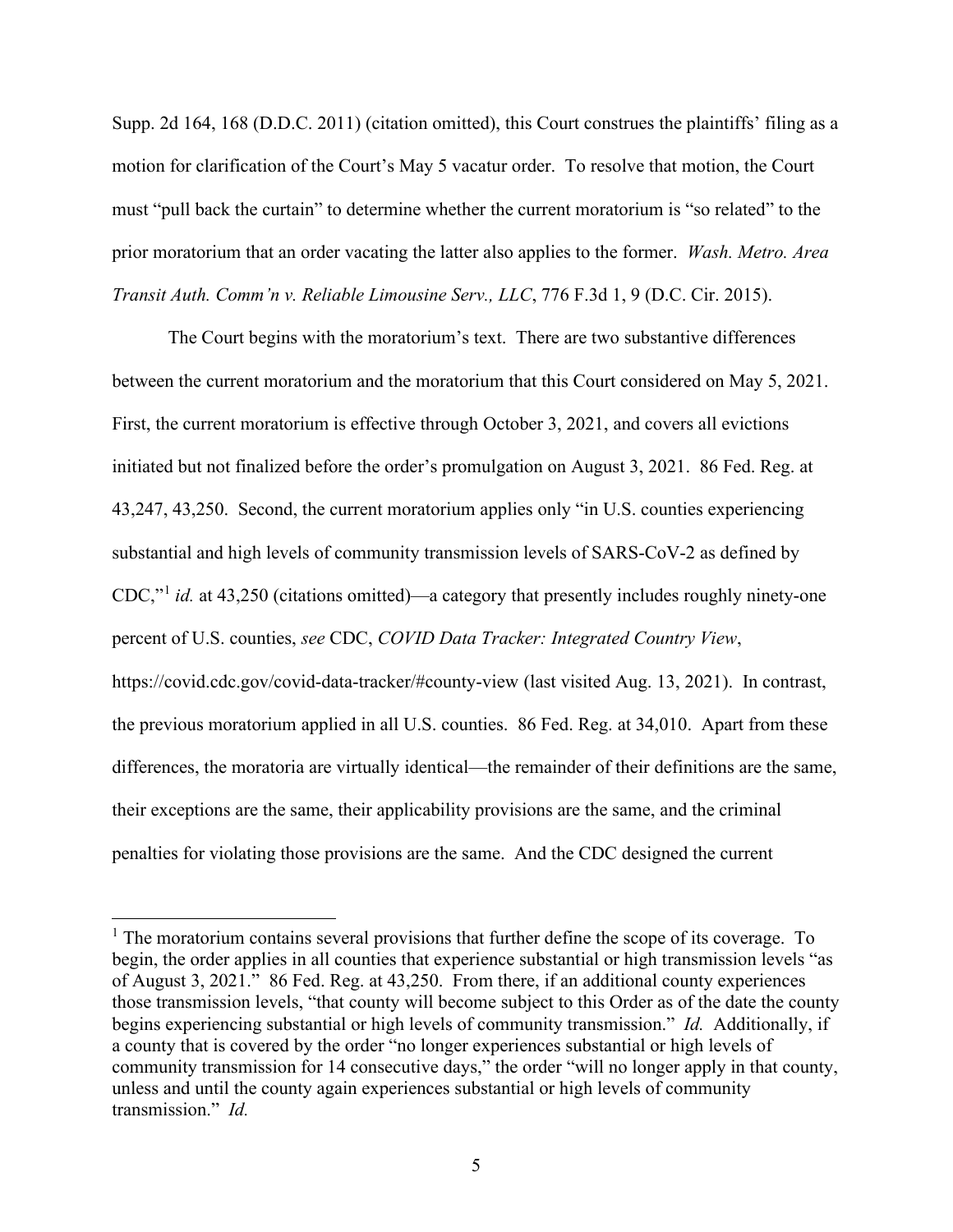moratorium to be continuous with its antecedents, insofar as it exempts persons covered under those antecedents from filing new declarations of eligibility. *See* 86 Fed. Reg. at 43,245 n.7.

The minor differences between the current and previous moratoria do not exempt the former from this Court's order. For obvious reasons, extending the effective dates of a vacated order does not evade the effects of the vacatur. Indeed, consistent with that principle, both the government and the Supreme Court already considered one extension of the moratorium *in pari materia* with the version that this Court addressed in May. *See* Letter from Acting Solicitor General Elizabeth Prelogar, *supra*; *Ala. Ass'n of Realtors*, 141 S. Ct. at 2320–21 (Kavanaugh, J., concurring). Further, although the CDC has excluded some counties from the latest moratorium's reach, the policy remains effective nationwide, shares the same structure and design as its predecessors, provides continuous coverage with them, and purports to rest on the same statutory authority. In the analogous context of the voluntary cessation doctrine, courts frown upon attempts to moot out legal challenges by repealing one rule and "replac[ing] it with a policy that is fundamentally similar." *Am. Freedom Defense Inst. v. Wash. Metro. Area Transit Auth.*, 901 F.3d 356, 362 (D.C. Cir. 2018). Rather, courts treat the replacement policy as merely a renewal of the challenged conduct, such that it is reviewable in the same action. *See id.* So too here. Because the current moratorium is fundamentally similar to its predecessors, it is "so related" to them as to fall within the May 5 vacatur order. *Reliable Limousine Serv.*, 776 F.3d at 9.

The government conceded this point at oral argument. There, it explained that "the statutory basis for the new order is the same as the statutory basis for the previous order," Mot. Hr'g Tr. at 11, and that the few modifications to the former would not "necessarily be relevant under this Court's summary judgment ruling," *id.* at 12. The government also disclaimed any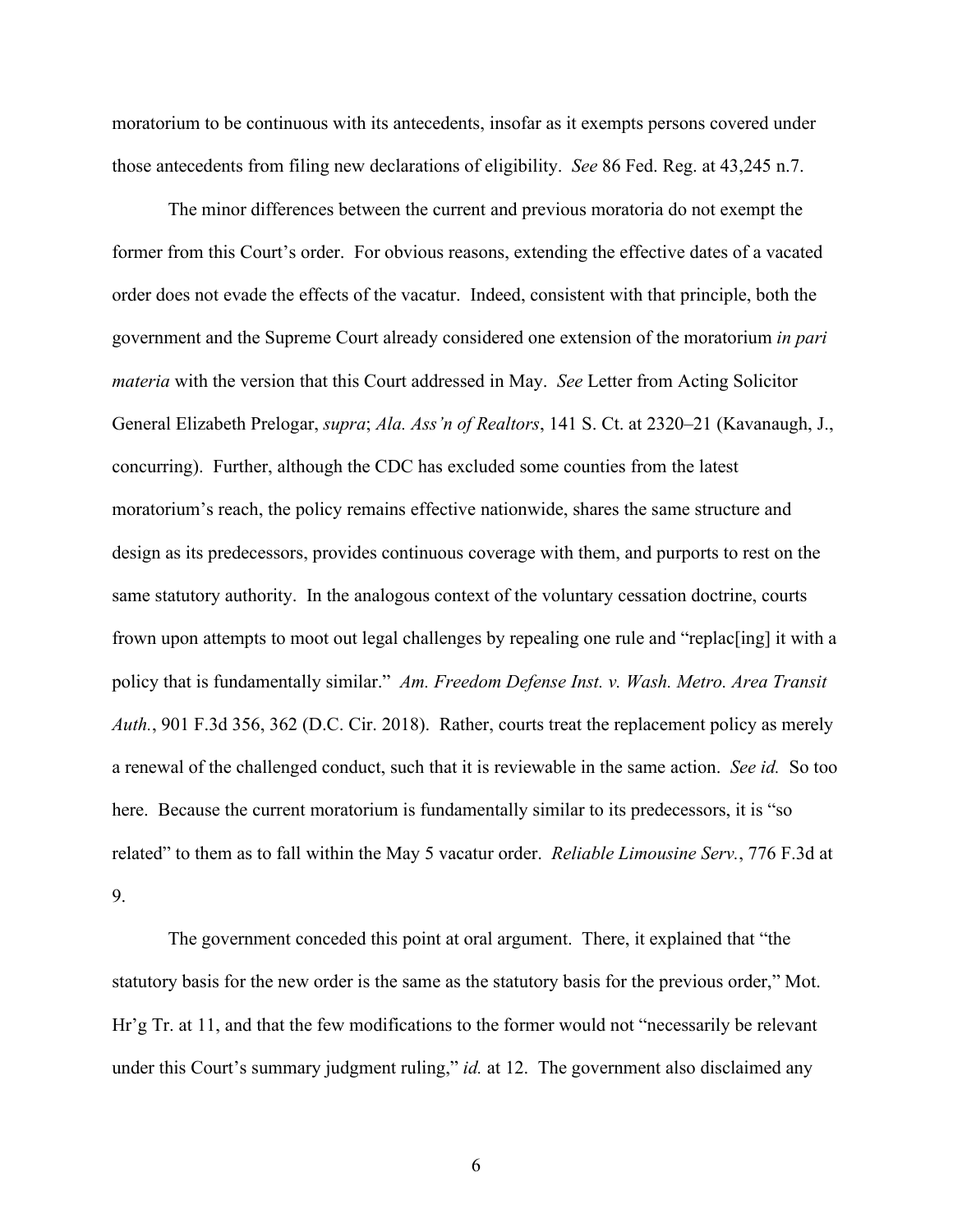arguments that this case "was mooted out by the three-day lapse [in] the existence of a moratorium" or that the "plaintiffs needed to bring a new case." *Id.* at 11. Finally, as a necessary predicate to its reliance on the law-of-the-case doctrine, the government argued that both this Court's rulings and "the preceden[ts] of the D.C. Circuit" continue to bind this Court. *Id.*<sup>2</sup>

For these reasons, the Court concludes that the current eviction moratorium is an extension of the vacated moratoria, such that it is subject to this Court's May 5 order and its subsequent stay pending appeal. The plaintiffs' motion to vacate the stay is thus ripe for review.

## **B. The Law-of-the-Case Doctrine Prevents the Court from Lifting the Stay**

"When circumstances have changed such that the court's reasons for imposing the stay no longer exist or are inappropriate, the court may lift the stay *sua sponte* or upon motion." *Marsh v. Johnson*, 263 F. Supp. 2d 49, 52 (D.D.C. 2003). The party seeking continuation of a stay "bears the burden of showing his entitlement to [it]." *Latta v. Otter*, 771 F.3d 496, 498 (9th Cir. 2014) (citation omitted). In assessing whether to lift a stay, a court considers the traditional four stay factors: "(1) whether the stay applicant has made a strong showing that he is likely to succeed on the merits; (2) whether the applicant will be irreparably injured absent a stay; (3) whether issuance of the stay will substantially injure the other parties interested in the proceeding; and (4) where the public interest lies." *Nken v. Holder*, 556 U.S. 418, 426 (2009).

 $2$  Having argued that the current moratorium is a mere extension of the old moratorium, that it is covered by this Court's May 5 order, and that the plaintiffs need not file a separate action to challenge its terms, the government is presumably estopped from arguing to the contrary on appeal. *See Pegram v. Herdrich*, 530 U.S. 211, 227 n.8 (2000) ("Judicial estoppel generally prevents a party from prevailing in one phase of a case on an argument and then relying on a contradictory argument to prevail in another phase."); *see also Davis v. Wakelee*, 156 U.S. 680, 689 (1895) (similar).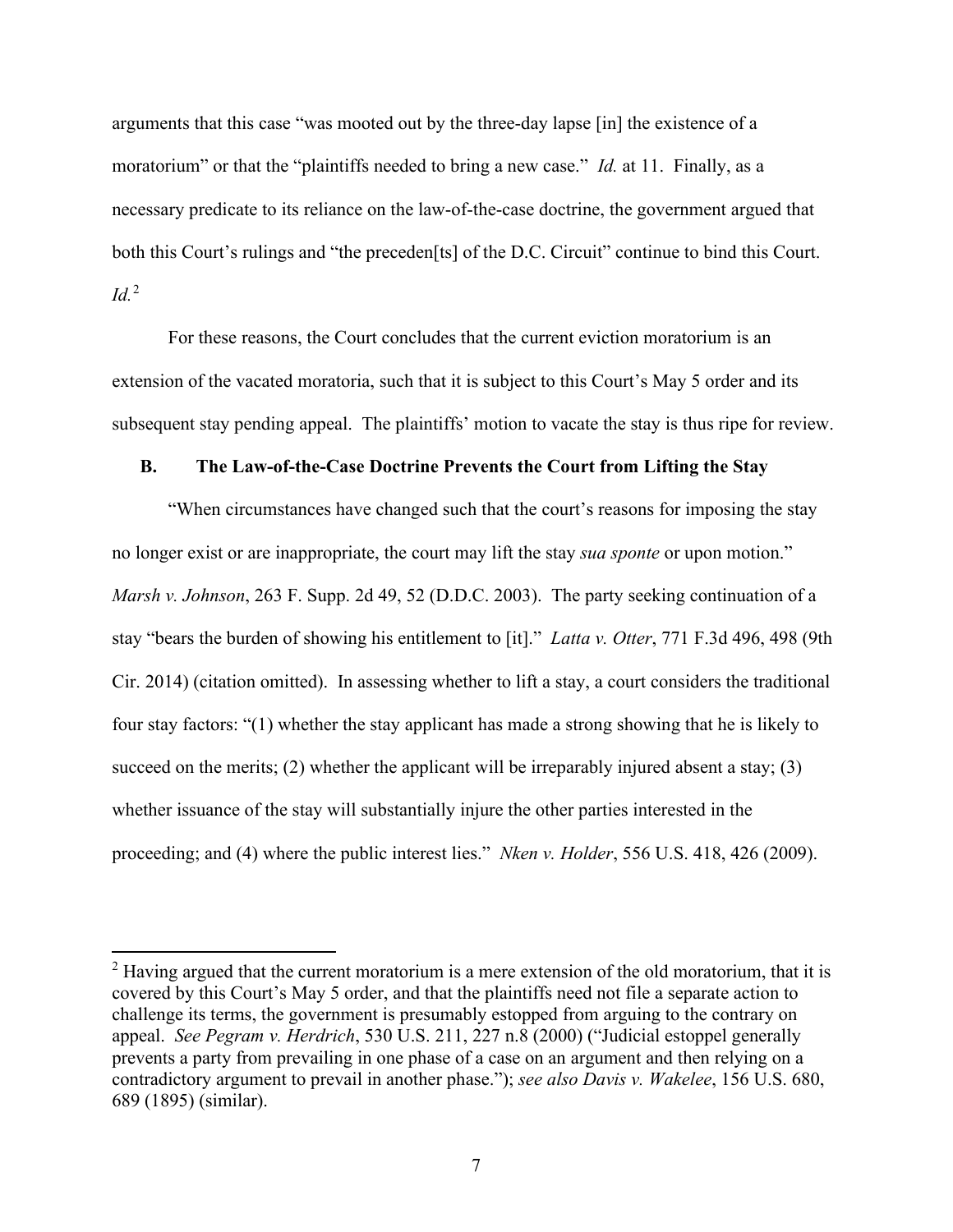Rather than address any of these factors on the merits, the government argues that the law-of-the-case doctrine requires the Court to maintain the stay as a matter of law. Defs.'s Br. at 6–8, Dkt. 69. This Court agrees. Because the D.C. Circuit's judgment affirming the stay binds this Court and the Supreme Court did not overrule that judgment, the Court will deny the plaintiffs' motion.

As a general matter, the law-of-the-case doctrine provides that "a court involved in later phases of a lawsuit should not re-open questions decided . . . by that court or a higher one in earlier phases." *Crocker v. Piedmont Aviation, Inc.*, 49 F.3d 735, 739 (D.C. Cir. 1995). Under the doctrine, "the *same* issue presented a second time in the *same* case in the *same* court should lead to the same result." *LaShawn A. v. Barry*, 87 F.3d 1389, 1393 (D.C. Cir. 1996) (en banc). Additionally, when an appellate court has reached and necessarily decided an issue of fact or law, the doctrine provides that a district court in the same case "has no power or authority to deviate from" the appellate court's conclusion. *Briggs v. Pa. R. Co.*, 334 U.S. 304, 306 (1948); *see also Hodge v. Evans Fin. Corp.*, 823 F.2d 559, 567 (D.C. Cir. 1987) (holding that a "trial court is without power to reconsider issues decided on a previous appeal" (citation omitted)).

"For a ruling or decision to become the law of the case, it must . . . be final as to the matters involved." Bryan A. Garner, et al., *The Law of Judicial Precedent* 448 (2016). Finality in this context does not require a final, appealable judgment. *See Thomas v. Gandhi*, 650 F. Supp. 2d 35, 39 (D.D.C. 2009). Instead, the condition is satisfied whenever an appellate court has "affirmatively decided" a question of fact or law. *Crocker*, 49 F.3d at 739. Here, the government argues that three conclusions in the D.C. Circuit's judgment qualify as the law of the case: first, that the government was likely to succeed on the merits, *see Ala. Ass'n of Realtors*, 2021 WL 2221646, at \*1–3; second, that the plaintiffs failed to show irreparable harm, *see id.* at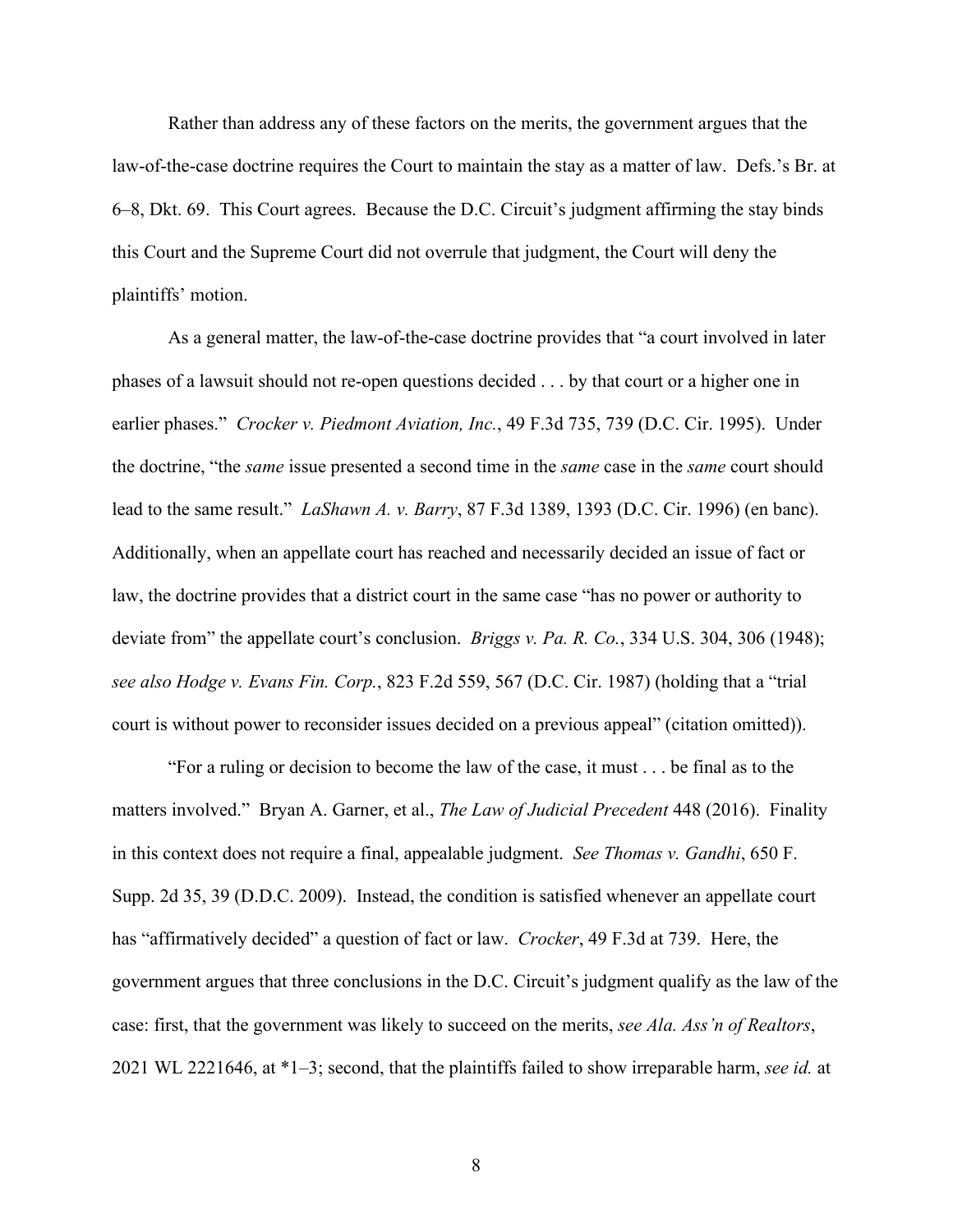\*3; and third, that "the magnitude of any additional financial losses incurred during appeal is outweighed by HHS's weighty interest in protecting the public health," *id.* at \*4 (alterations and citations omitted). Because these are clearly affirmative decisions by that court, *see Crocker*, 49 F.3d at 739, and because the court reached them in this same case, the government is correct that they are binding here.

The plaintiffs argue that those conclusions are not the law of the case because the D.C. Circuit reached them in affirming a grant of emergency relief. For this purpose, the plaintiffs invoke *Berrigan v. Sigler*, 499 F.2d 514, 518 (D.C. Cir. 1974), which held that "[t]he decision of a trial or appellate court whether to grant or deny a preliminary injunction does not constitute the law of the case for the purposes of further proceedings." *Id.* at 518. They also invoke *Belbacha v. Bush*, 520 F.3d 452 (D.C. Cir. 2008), which found that an "order denying preliminary relief . . . [did] not constitute the law of the case." *Id.* at 458 (citation omitted).

Neither of those holdings apply here. In *Berrigan*, the D.C. Circuit had granted emergency relief to two parolees after finding that their constitutional challenge was likely to succeed on the merits. *See* 499 F.2d at 517. Against that backdrop, *Berrigan* clarified that no law of the case prevented either "the parties from litigating the merits" or the district court from deciding the merits in the non-movants' favor. *Id.* at 518. Likewise, in *Belbacha*, the district court had denied a detainee's motion for a temporary restraining order, and the D.C. Circuit had also denied emergency relief. *See* 520 F.3d at 454–55. *Belbacha* confirmed that neither of those emergency decisions—including their subsidiary determinations that the detainee was unlikely to prevail on the merits—bound the district court in resolving the merits. *See id.* at 458. Both *Berrigan* and *Belbacha*, as the D.C. Circuit later explained, follow from the basic "element[s] of the law-of-the-case rule." *Sherley v. Sebelius*, 689 F.3d 776, 782 (D.C. Cir. 2012). When an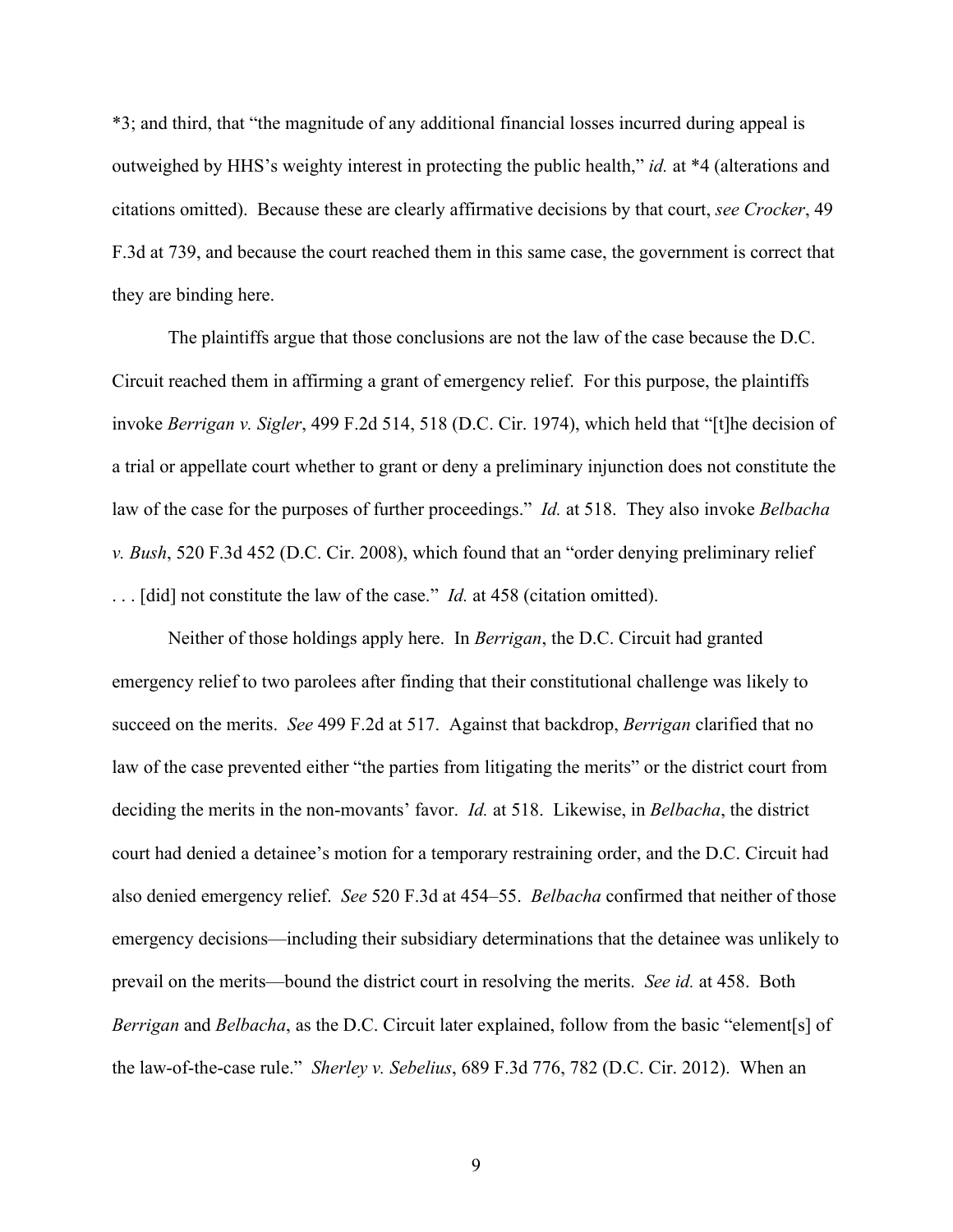appellate court "predicts" who "*likely* will or will not succeed on the merits," it does not "affirmatively decide[]" the merits, and so creates no law of the case regarding them. *Id.* The same reasoning does not apply, however, when a district court must decide whether a movant is likely to succeed on the merits after a court of appeals has already resolved that same question in the same case. Neither *Berrigan* nor *Belbacha* suggest that the district court has discretion in that posture. Thus, although "findings of fact and conclusions of law made by a court granting a preliminary injunction are not binding at trial on the merits," *Univ. of Texas v. Camenisch*, 451 U.S. 390, 395 (1981), they are binding on further requests for emergency relief.

A contrary approach to the law-of-the-case doctrine would produce absurd results whenever a district court and a court of appeals disagree over emergency relief. For example, if a district court granted a stay and a court of appeals vacated it, the plaintiffs' approach to the law-of-the-case doctrine would allow the district court to reissue an identical stay in the same case. That result would flaunt basic principles of vertical stare decisis—"a critical aspect of our hierarchical Judiciary headed by 'one supreme Court.'" *Winslow v. FERC*, 587 F.3d 1133, 1135 (D.C. Cir. 2009) (quoting U.S. Const. art. III, § 1). The same principles apply here, where the D.C. Circuit concluded that the government is likely to succeed on the merits and the plaintiffs ask this Court to vacate its stay on the opposite ground.

It is true that the Supreme Court's recent decision in this case strongly suggests that the CDC is unlikely to succeed on the merits. Four Supreme Court Justices voted to vacate the stay, "an action which would have been improbable if not impossible had the government, as the stay applicant, . . . made a strong showing that it was likely to succeed on the merits." *CASA de Maryland, Inc. v. Trump*, 971 F.3d 220, 229 (4th Cir. 2020) (Wilkinson, J.). And while Justice Kavanaugh voted to uphold the stay, he squarely concluded "the Centers for Disease Control and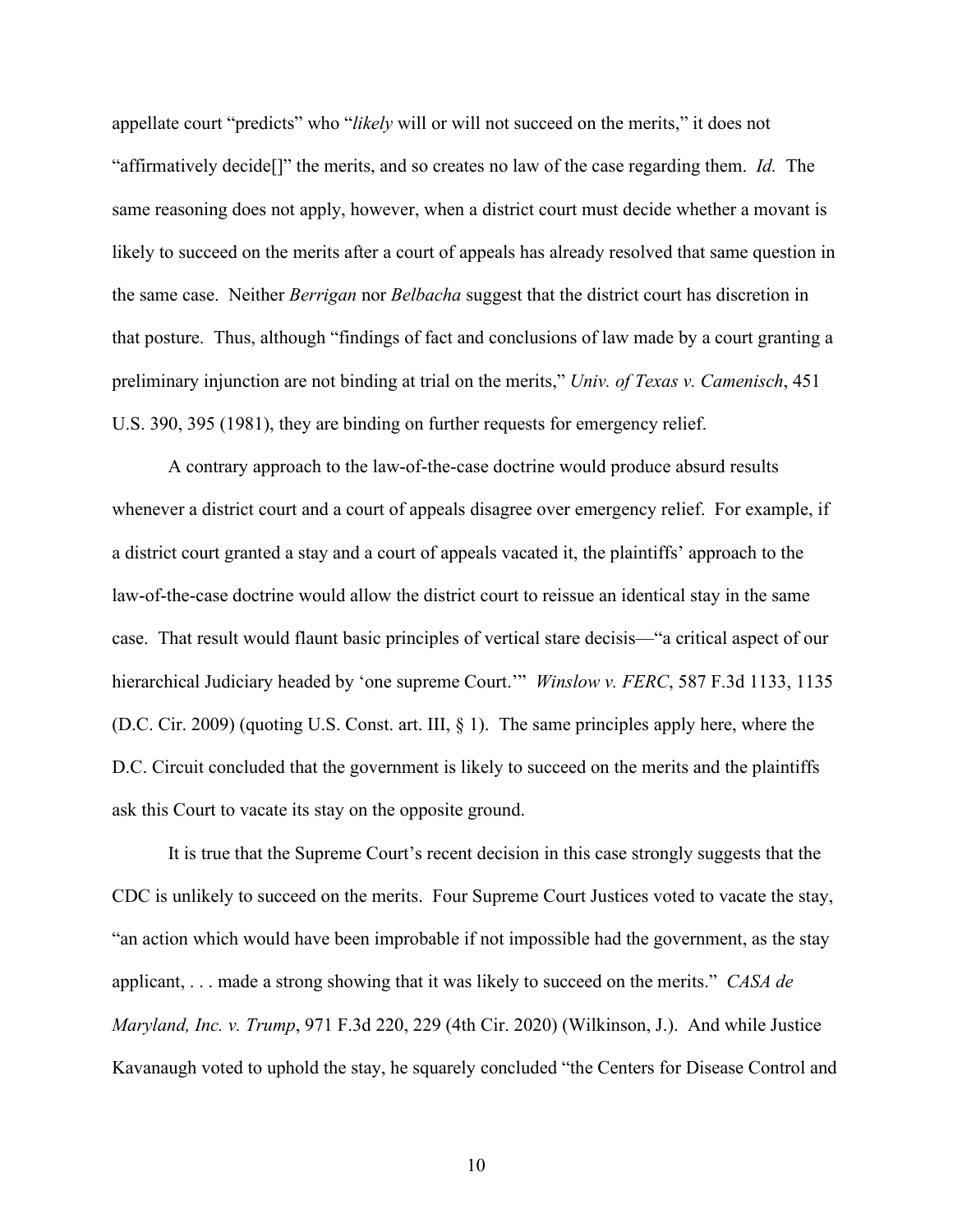Prevention exceeded its existing statutory authority by issuing a nationwide eviction moratorium." *Ala. Ass'n of Realtors*, 141 S. Ct. at 2320 (Kavanaugh, J., concurring).

Other decisions from the federal courts of appeals further suggest that the government is unlikely to prevail. After full briefing and argument, the Sixth Circuit held that § 361 of the Public Health Service Act does not authorize the CDC to impose a nationwide eviction moratorium. *See Tiger Lily, LLC v. U.S. Dep't of Housing & Urban Dev.*, No. 21-5256, 2021 WL 3121373, at \*5 (6th Cir. July 23, 2021). The court reasoned that the section's second sentence, which authorizes the "inspection, fumigation, disinfection, sanitation, pest extermination, [and] destruction of animals or articles" that are "sources of dangerous infection," clarifies the scope of its first sentence, which authorizes the CDC to promulgate regulations "necessary to prevent the introduction, transmission, or spread of communicable diseases." *Id.* at \*2–3 (quoting 42 U.S.C. § 264(a)). Because imposing a nationwide eviction moratorium is not "similar to" those enumerated measures, the *ejusdem generis* canon excludes that option from the agency's toolkit. *Id.* at \*3. The Sixth Circuit also responded to several arguments in the D.C. Circuit's judgment, including the theory that the second sentence of § 361 serves principally to provide "express congressional authorization under the Fourth Amendment" for the measures it describes. *Ala. Ass'n of Realtors*, 2021 WL 2221646, at \*2 (first citing *Oklahoma Press Publ'g Co. v. Walling Wage & Hour Adm'r*, 327 U.S. 186, 201 & n.26–27 (1946), then citing *FTC v. Am. Tobacco Co.*, 364 U.S. 298, 305–06 (1924)). On that point, the court explained that neither case relied upon by the D.C. Circuit would have "placed Congress on notice that giving the Secretary authority to order inspections and fumigations would implicate the Fourth Amendment," particularly as *Oklahoma Press* was published two years *after* the enactment of the Public Health Service Act. *Tiger Lily*, 2021 WL 3121373, at \*3 n.2.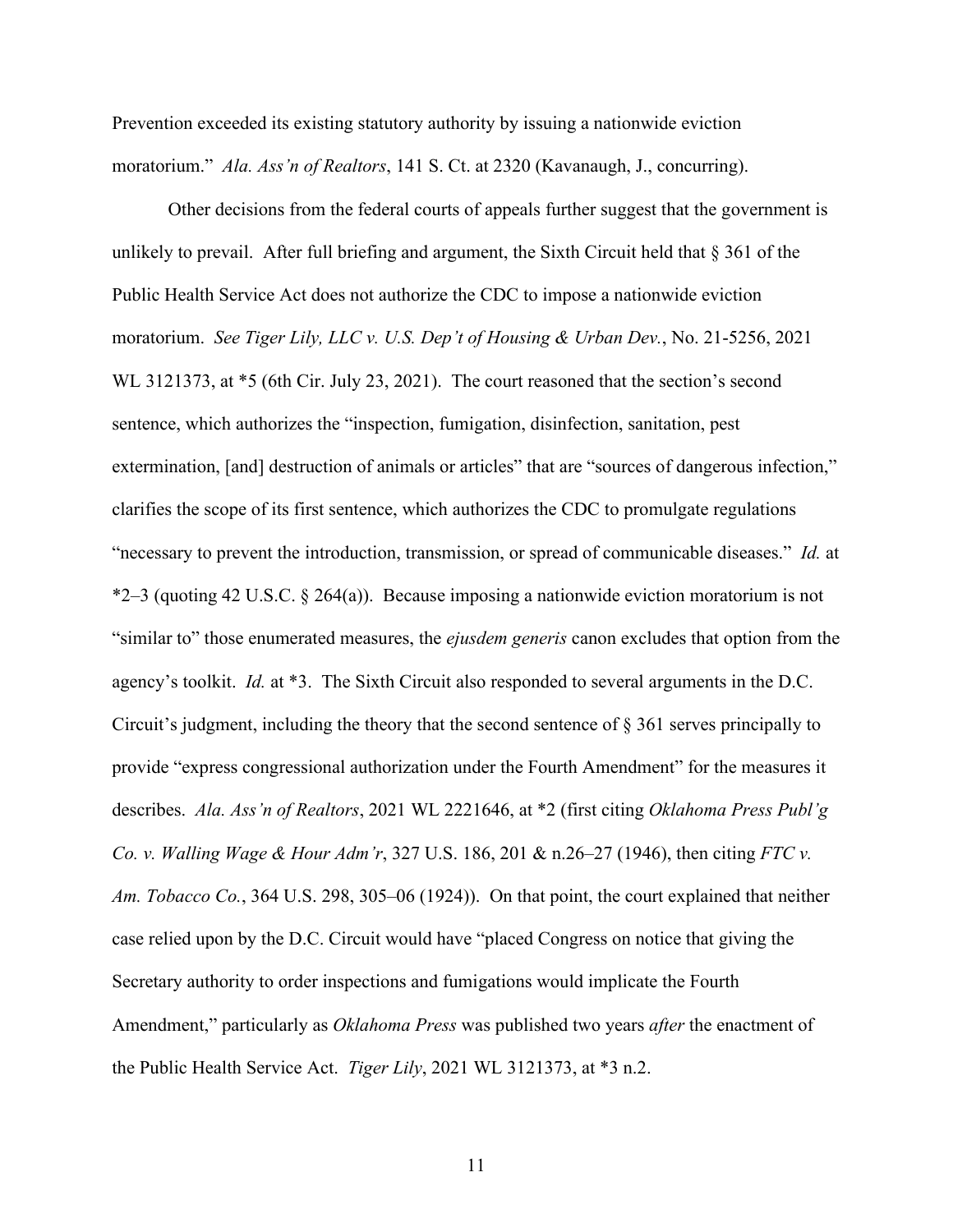The Eleventh Circuit also expressed "doubts" about the CDC's statutory arguments. *See Brown v. Sec'y, U.S. Dep't of Health & Human Servs*., No. 20-14210, 2021 WL 2944379, at \*2 (11th Cir. July 14, 2021). Judge Grant, writing for the majority, explained that the CDC's authority to regulate the spread of disease under § 361 is tethered to and narrowed by "the means" specified in its second sentence. *Id.* And Judge Branch, writing separately, concluded that "neither sentence of  $\S$  [361(a)] authorizes the CDC Order" and that "the Order has not been statutorily authorized through Congressional ratification." *Id.* at \*28–29 (Branch, J., dissenting).

These intervening decisions call into question the D.C. Circuit's conclusion that the CDC is likely to succeed on the merits. For that reason, absent the D.C. Circuit's judgment, this Court would vacate the stay.<sup>3</sup> But the Court's hands are tied. The Supreme Court did not issue a controlling opinion in this case, and circuit precedent provides that the votes of dissenting Justices may not be combined with that of a concurring Justice to create binding law. *See United States v. Epps*, 707 F.3d 337, 348 (D.C. Cir. 2013) (holding that a *Marks* opinion "must embody

 $3$  The government has not met its burden of showing that the equities cut strongly in its favor, particularly given its low likelihood of success on the merits. *See Cigar Ass'n of Am. v. FDA*, 317 F. Supp. 3d 555, 560 (D.D.C. 2018) (explaining that if "the issue on appeal presents a serious legal question on the merits," a movant may overcome a lower likelihood of success "with a strong showing as to the other three factors" (cleaned up)). Since this Court issued the stay, the government has had three months to distribute rental assistance; health care providers have administered roughly 65 million additional vaccine doses, *see* CDC, *COVID Data Tracker: Trends in Number of COVID-19 Vaccinations in the US*, https://covid.cdc.gov/covid-datatracker/#vaccination-trends vacctrends-total-cum (last visited Aug. 13, 2021); and the total cost of the moratoria to lessors, amounting to as much as \$19 billion each month, has only increased, *see* Mem. Op. of May 14, 2014, at 9 (citation omitted). To be sure, the recent rise in Delta variant cases is troubling. But the government has made no attempt to show how many evictions its moratorium actually prevents, considering both the availability of federal rental assistance and the operation of other moratoria at the state level. Nor has the government identified any approach for evaluating when the compounding costs of the federal moratorium will outweigh its residual benefits. Given those omissions, the government has failed to make the necessary "strong showing." And because the absence of that showing warrants lifting the stay pending appeal, this Court need not address the plaintiffs' separate argument that the Administration "appears to have acted in bad faith" throughout this litigation. Pls.'s Br. at 3.